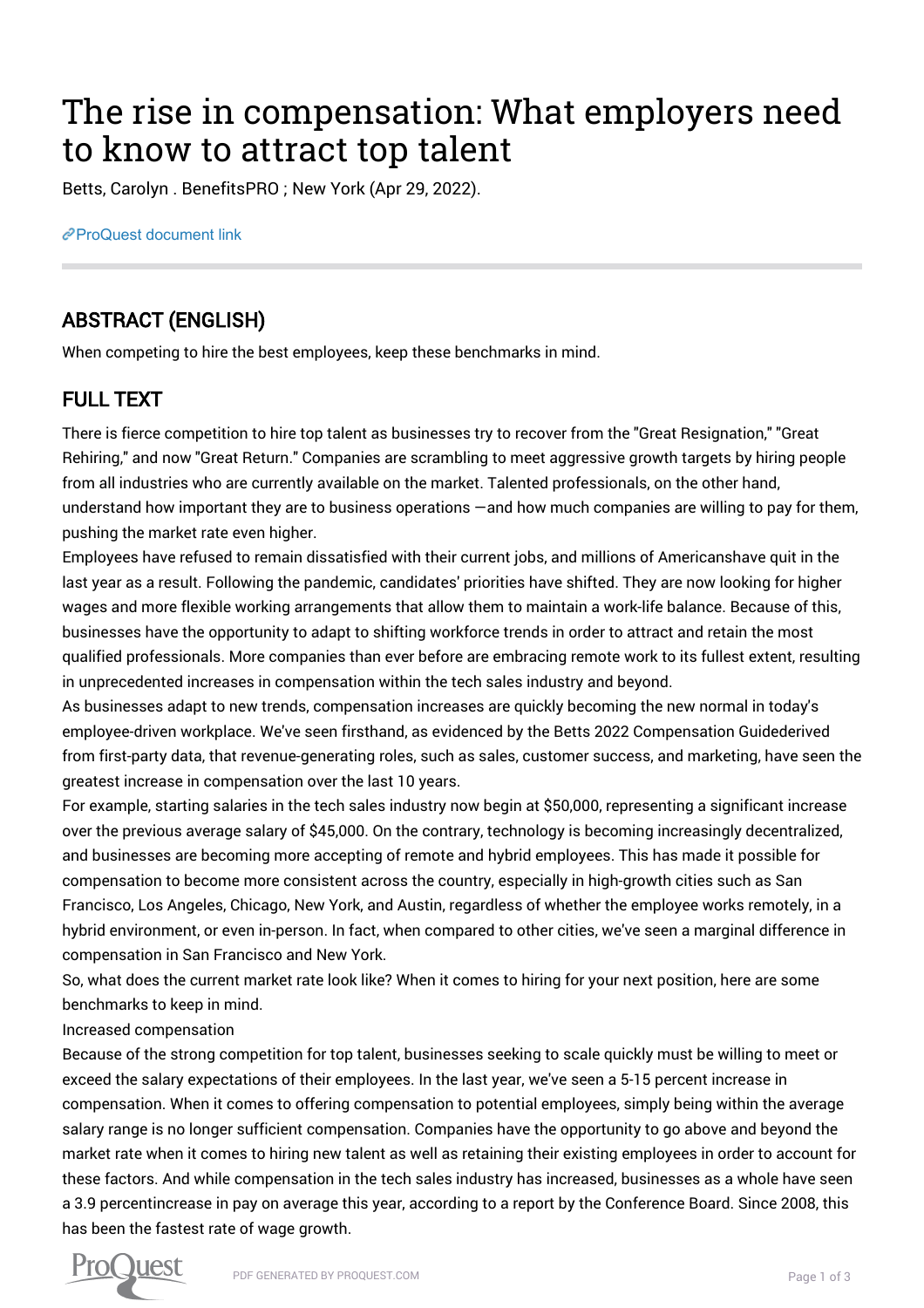#### Compensation is not based on remote locations

Remote roles, such as account management and customer success positions, for example, are becoming more competitive for compensation in top cities such as New York and San Francisco. With technology becoming less centralized and more distributed, we anticipate that this trend will continue in the future, providing remote workers with the ability to work from anywhere in the country. In fact, nearly 65 percent of companies do not plan to change compensation based on the employee's remote location and instead will provide value-based pay to their job talent.

#### Remote workers stay at jobs longer

By focusing on a healthy work-life balance, companies can become more talent-focused and attract top-tier talent. Working from home and receiving a competitive salary are two of the most sought-after perks leading to happier professionals. Today, 72 percentof job seekers believe that striking a balance between work and personal life is an important factor to consider. Additionally, we've seen employees in remote roles stay at their jobs for up to a year longer. Businesses that have shifted their focus to the market's demand for skilled workers are forming strong, engaged teams.

Companies expect to pay more for in-office vs. remote

Hiring managers can expect to see an increase in compensation for employees who work in an office environment as businesses prepare to return to the office. Because top talent has become accustomed to working from home or in a hybrid work model, compensation must be adjusted to reflect this shift in the workplace, especially for inoffice roles. As a result, 10-20 percent of companies expect to pay more for in-office versus remote roles to account for potential relocation following the pandemic, the daily commute, and other factors.

Because of the strong competition for top talent, companies that want to grow quickly must be willing to meet or exceed their employees' salary expectations. When it comes to offering potential employees compensation, simply being within the average salary range is no longer sufficient. In order to account for these factors, businesses have the opportunity to go above and beyond the market rate when it comes to hiring new talent as well as retaining existing employees.

Carolyn Betts is the CEO and Founder of Betts.

### DETAILS

| Subject:                       | Talent management; Compensation; Hiring; Trends; Work life balance; Employees;<br><b>Employment; Pandemics; Wages &amp;salaries</b> |
|--------------------------------|-------------------------------------------------------------------------------------------------------------------------------------|
| <b>Business indexing term:</b> | Subject: Talent management Compensation Hiring Work life balance Employees<br><b>Employment Wages &amp;salaries</b>                 |
| Location:                      | United States--US; New York; San Francisco California                                                                               |
| <b>Publication title:</b>      | BenefitsPRO; New York                                                                                                               |
| <b>Publication year:</b>       | 2022                                                                                                                                |
| <b>Publication date:</b>       | Apr 29, 2022                                                                                                                        |
| <b>Publisher:</b>              | <b>ALM Media Properties, LLC</b>                                                                                                    |
| Place of publication:          | New York                                                                                                                            |
| <b>Country of publication:</b> | <b>United States, New York</b>                                                                                                      |